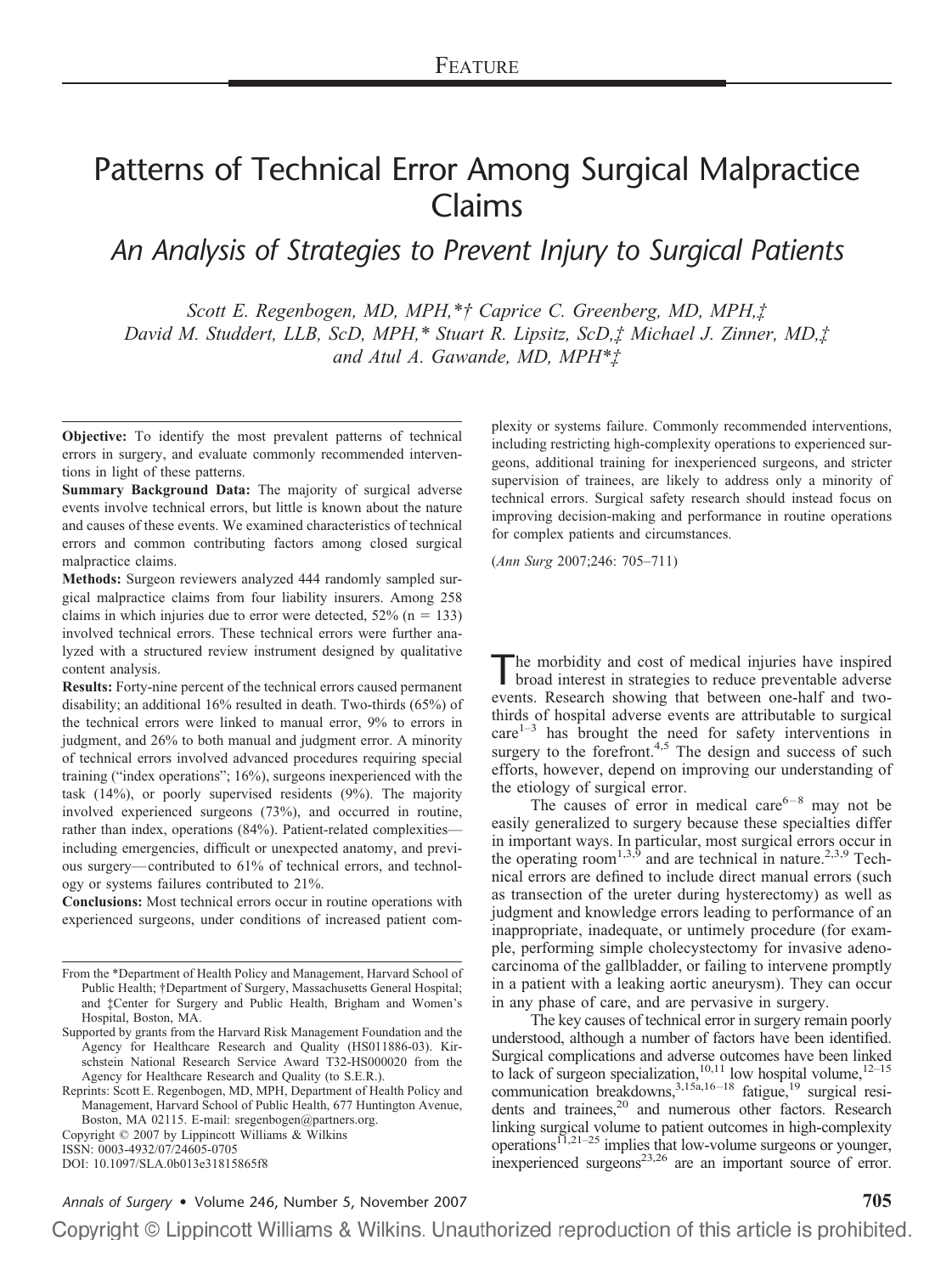The importance of risk adjustment in comparisons of postoperative mortality rates suggests that patients' comorbidities and operative complexity are key factors.27,28

Each of these factors leads to hypotheses about the causes of surgical error, and suggest a variety of specific interventions, such as mentoring, consultation, and extended training for young surgeons,<sup>26</sup> selective referral to high-volume providers, $12$  restrictions on privileging for high-complexity operations, $26$  or development of specific risk-reduction strategies for high-risk circumstances. Prioritization, however, depends on understanding which contributing factors are most important, and this has remained unknown for several reasons. Studies of surgical complications using administrative data have lacked sufficient clinical detail,<sup>29,30</sup> and chart reviews, $2$  observational studies, $31,32$  and "root cause analyses"33 have proved too time- and labor-intensive to replicate on a large scale.

To date, closed malpractice claims have been rarely used because of concerns about confidentiality, unfounded litigation, and generalizability.<sup>34</sup> Yet, this data source offers a very broad catchment point for studying serious injuries, and the claim records supply detailed clinical and contextual information about the care provided. $35-37$  In this study, we used a large national database of surgical malpractice claims<sup>9</sup> to identify and analyze a set of technical errors that resulted in serious injury to surgical patients.

#### **METHODS**

#### **Derivation of Study Sample**

Data for this analysis came from a previous study, in which surgeons reviewed 444 closed surgical malpractice claims and identified 258 in which an error resulted in injury to a surgical patient. In 135 of these 258 claims (52%), reviewers judged that technical error was a contributing factor. We excluded 2 claims in which the technical error was attributed to an anesthesiologist. The remaining 133 "study cases" constitute the sample used for this secondary analysis (Fig. 1).



**FIGURE 1.** Case selection. In the Malpractice Insurers Medical Error Prevention Study, 444 randomly selected closed malpractice claims involving surgical care were reviewed, and 258 were found to involve 1 or more errors (according to the Institute of Medicine definition<sup>6</sup>) resulting in patient injury.9 Of those claims, there were 133 cases of technical error. In this study, those 133 cases were reviewed, and 140 discrete technical errors were identified for analysis.

The methods for the parent study are described in detail elsewhere.<sup>9</sup> We summarize them briefly here, and then describe in detail the methods associated with the secondary analysis.

### **Study Sites and Primary Review of Claim Files**

The sample of closed malpractice claims for the parent study came from 4 malpractice insurance companies based in 3 US regions (Northeast, Southwest, and West). The participating insurers covered approximately 21,000 physicians, 46 acute care hospitals (20 academic and 26 nonacademic), and 390 outpatient facilities. The claims were closed between 1986 and 2004 and alleged injuries sustained between 1980 and 2002. Eighty-eight percent of the claims were closed in 1994 or later, and 80% of the injuries occurred in 1990 or later.

Each insurer's administrative database was used to identify surgical claims, defined as those claims alleging substandard care in or related to an operation, or failure to provide a timely and appropriate operation. We sampled randomly among claims meeting this definition, with each insurer contributing to the overall study sample in proportion to its annual claims volume.<sup>38</sup> Senior surgical residents, surgical fellows, and board-certified surgeons from each insurer's locale conducted on-site reviews of the claim files. The claim files included medical records associated with the episode of care in dispute. The reviewers used a structured review instrument. They were oriented to claim files and trained in the use of the instrument in 1-day training sessions run by the investigators.

# **Definitions of Key Variables**

Error was defined according to the Institute of Medicine definition: "the failure of a planned action to be completed as intended (ie, error of execution) or the use of a wrong plan to achieve an aim (ie, error of planning)."6 Technical errors were those for which reviewers believed that an error of operative technique contributed to the adverse outcome, either because of manual error (error of execution with a direct physical act causing injury to viscera, vasculature or other tissue, inadequate repair, or failure to relieve symptoms) or judgment or knowledge error (error of planning such as wrong timing or selection of procedure, failure to diagnose complications, or wrong site surgery).

The primary reviewers rated injury severity according to the National Association of Insurance Commissioners' Injury Severity Scale.39 In the secondary review, we defined "index operations" as high-complexity, subspecialty operations for which additional training and specialization beyond a standard residency and/or fellowship is usually required (eg, esophagectomy for a general surgeon, radical hysterectomy for an obstetrician-gynecologist, or multilevel laminectomy for an orthopedic surgeon). We classified as urgent any unscheduled operation for an acute condition in which intervention was required promptly; the rest were classified as elective or scheduled.

In the primary review, the physician-reviewers typically recorded information on the experience level of the surgeon(s) involved in technical errors, such as number of

#### **706** *© 2007 Lippincott Williams & Wilkins*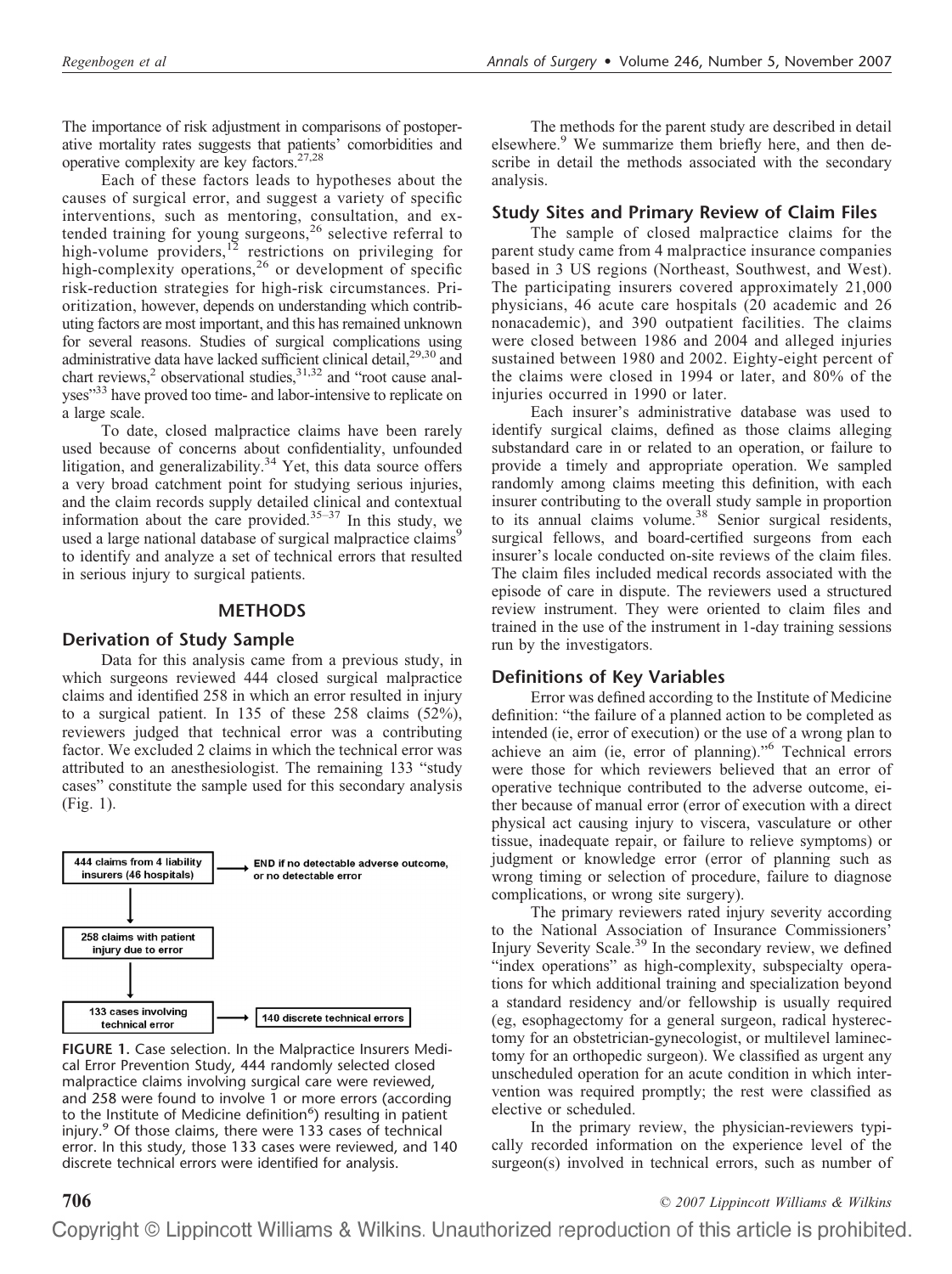years in practice, specialty training, and/or volume of experience with the specific procedure. This information came from a combination of evidence from the claims file and because reviewers were recruited from among clinical staff at insured institutions and were not blinded to personnel identifiers in the review—local knowledge of the practitioners, institutions, and care context. In the secondary review, we used this information to examine the role of experience in technical error. Otherwise experienced surgeons were considered to be operating outside their area of expertise if they lacked significant experience with the particular operation, diagnosis, or situation in which the error occurred.

The secondary review also examined 2 contributing factors whose definition is not self-evident: handoffs and ambiguity of responsibility. A handoff in care occurs when there is complete transfer of care from one provider to the next and the first agent physically leaves the scene.<sup>40</sup> Ambiguity of responsibility refers to a situation in which duty assignments for patient care have not been clearly defined.

#### **Secondary Review and Analysis**

To evaluate the factors contributing to technical errors, we used directed qualitative content analysis techniques<sup>41</sup> to compose a structured review instrument using a list of human and system factors that have been documented in the literature as important contributors to technical error.4,5,16,31,32,42–44 Because of their relevance to prevailing hypotheses about the causes of technical error,  $3,12,26,45$  we focused on the relative frequency of the following variables: index versus routine operations, the relative contribution of experienced versus younger and/or lower-volume surgeons, and the frequency of trainees' contribution to failures.

For each study case, 2 surgeon-reviewers (S.E.R. and C.C.G.) independently reviewed the data extracted in the primary review, including a series of text fields describing the nature of the clinical circumstances, error, and injury.<sup>9</sup> We allowed each study case to have more than 1 technical error, providing that the errors were discrete. Secondary reviewers characterized each technical error according to the a priori definitions and classifications described earlier. At the completion of the independent review, the reviewers discussed discrepancies and reached consensus. The original classifications were retained for purposes of reliability testing.

#### **Statistical Analysis**

Our study was primarily descriptive, with each discrete technical error as the unit of analysis. We compared frequencies of categorical variables using  $\chi^2$  tests. We measured interrater reliability for the secondary review by pairing the reviewers' judgments and calculating unweighted kappa statistics.<sup>46</sup> Because some cases included more than 1 error, we used generalized estimating equation techniques<sup>47</sup> to account for clustering, but the results were almost identical to those generated by standard analyses assuming independence. For simplicity, only the standard analysis is presented here. All analyses were performed using the SAS 9.1 statistical software package (SAS Institute, Cary, NC).

### **RESULTS**

#### **Characteristics of Cases and Errors**

Among the 133 study cases, we identified 140 discrete technical errors (range 1–2 per case; Fig. 1). Characteristics of the errors are displayed in Table 1. Attending surgeons were responsible for 97 (69%) of the errors, and another 38 (27%) involved both attending physicians and trainees. Only 5 errors (4%) were attributed to surgical residents or fellows alone. The most common types of operations associated with the errors were general or gastrointestinal surgery (31%), spine surgery (15%), gynecologic surgery (12%), and nonspine orthopedic surgery  $(9\%)$ .

Most of the technical errors caused serious injury to patients. Forty-nine percent resulted in permanent disability (68 of 140), and an additional 16% resulted in death (22 of 140).

Ninety-one percent of the technical errors involved manual error and 35% involved judgment or knowledge error (Table 2). Nearly two-thirds (65%) of the technical errors

| Characteristics of the 140 Technical Errors<br>TABLE 1. |     |                |  |  |
|---------------------------------------------------------|-----|----------------|--|--|
| <b>Case Characteristics</b>                             | N   | $\frac{0}{0}$  |  |  |
| Clinician(s) responsible for failures                   |     |                |  |  |
| Attending surgeons only                                 | 97  | 69             |  |  |
| Residents or fellows only                               | 5   | 4              |  |  |
| Both attending surgeons and residents or fellows        | 38  | 27             |  |  |
| Specialty of operation                                  |     |                |  |  |
| General and gastrointestinal surgery                    | 44  | 31             |  |  |
| Spine surgery                                           | 21  | 15             |  |  |
| Gynecologic surgery                                     | 17  | 12             |  |  |
| Nonspine orthopedic surgery                             | 12  | 9              |  |  |
| Cardiothoracic surgery                                  | 11  | 8              |  |  |
| Otolaryngology                                          | 10  | 7              |  |  |
| Plastic surgery                                         | 7   | 5              |  |  |
| Urology                                                 | 5   | 4              |  |  |
| Nonspine neurosurgery                                   | 5   | 4              |  |  |
| Ophthalmology                                           | 4   | 3              |  |  |
| Vascular surgery                                        | 3   | $\overline{2}$ |  |  |
| Oral and maxillofacial surgery                          | 1   | 1              |  |  |
| Status of operation                                     |     |                |  |  |
| Elective/scheduled                                      | 116 | 83             |  |  |
| Urgent/emergency                                        | 24  | 17             |  |  |
| Type of operation                                       |     |                |  |  |
| Index operation (advanced, high-complexity)             | 22  | 16             |  |  |
| Routine operation                                       | 118 | 84             |  |  |
| Type of technical error involved                        |     |                |  |  |
| Manual error only                                       | 91  | 65             |  |  |
| Knowledge/judgment error only                           | 13  | 9              |  |  |
| Both manual and knowledge/judgment errors               | 36  | 26             |  |  |
| Severity of injury                                      |     |                |  |  |
| Temporary minor disability                              | 22  | 16             |  |  |
| Temporary major disability                              | 28  | 20             |  |  |
| Permanent disability                                    | 68  | 49             |  |  |
| Death                                                   | 22  | 16             |  |  |

*© 2007 Lippincott Williams & Wilkins* **707**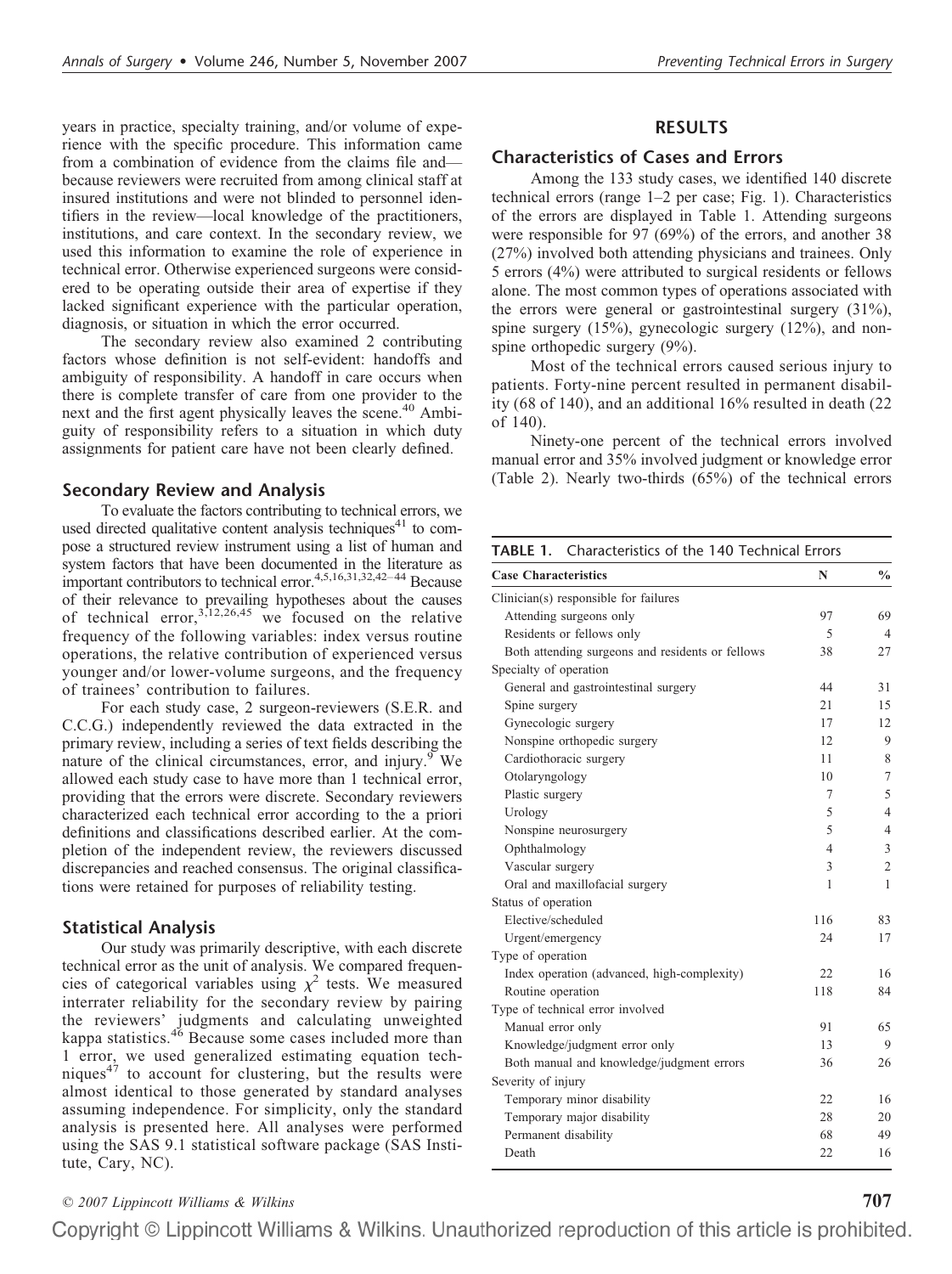**TABLE 2.** Subtypes of Manual Versus Judgment/Knowledge Errors

| <b>Description of Event</b>                                                                 |     | $\frac{0}{6}$ * |
|---------------------------------------------------------------------------------------------|-----|-----------------|
| Manual errors                                                                               | 127 | 91              |
| Incidental injury to viscera or other anatomy                                               | 48  | 34              |
| Breakdown of repair or failure to relieve condition                                         |     | 16              |
| Hemorrhage                                                                                  | 22  | 16              |
| Peripheral nerve injury                                                                     | 20  | 14              |
| Misplacement or improper choice of prosthesis                                               |     | 7               |
| Retained surgical equipment, due to error of technique                                      |     | 3               |
| Judgment/knowledge errors                                                                   | 49  | 35              |
| Delay or error in intraoperative diagnosis and/or<br>treatment                              | 23  | 16              |
| Incorrect procedure or technique chosen                                                     | 13  | 9               |
| Wrong site of operation                                                                     |     |                 |
| Failure to change operative plan in light of<br>contraindication or intraoperative findings | 3   |                 |

\*Percentages total more than 100% because 36 errors involved both manual and judgment/knowledge errors.

involved manual error only; 26% had both manual and judgment or knowledge components; few involved solely knowledge or judgment errors (9%).

The specific types of errors are arrayed in Table 2. The most common type of manual error involved incidental visceral injury (34%), followed by breakdown of operative repair or failure to relieve the disease (16%), hemorrhage (16%), and peripheral nerve injury (14%). The most common type of judgment or knowledge error was delay or error in intraoperative diagnosis or management (16%), which often consisted of failure to recognize an intraoperative complication. Other relatively frequent judgment or knowledge errors included incorrect choice of procedure or technique (9%) and wrong operative site (7%).

# **Operative Complexity and Surgeon Experience Level**

A minority of the technical errors involved index operations (16%), inexperienced surgeons (8%), surgeons operating outside their area of expertise (5%), or unexpected events that required skills outside a surgeon's area of expertise (1%) (Fig. 2). Eighteen failures (13%) were attributed to surgical trainees, but only 13 (9%) occurred in the absence of adequate supervision by an attending surgeon.

A majority (84%) of the technical errors involved routine operations, and 73% involved experienced surgeons operating within their area of expertise and training. When stratified by complexity of the operation, experienced surgeons accounted for 68% of technical errors among index operations and 74% of errors among routine operations. This difference was not statistically significant ( $P = 0.59$ ).

# **Contributing Factors in Technical Errors**

Overall, 69% of technical errors involved complicating factors (Table 3), related either to the patient (61%) or to human or systems factors (21%). The leading patient-related complexities were difficult or unusual anatomy (25%), reoperation (20%), and urgent or emergency operations (17%). Equipment-use problems (16%) accounted for the majority of human or systems factors.

These complicating factors occurred with equal frequency among technical errors at the hands of experienced surgeons and those at the hands of inexperienced surgeons or trainees (69% vs. 71%;  $P = 0.78$ ). Experienced surgeons' technical errors were significantly more likely to involve difficulties because of repeat operations (25% vs. 8%;  $P =$ 0.03) and were significantly less likely to involve equipmentuse problems (12% vs. 29%;  $P = 0.01$ ). Otherwise, there were no significant differences in the distribution of contributing factors.



**FIGURE 2.** Surgeon experience level in 140 technical errors among index operations (advanced procedures requiring special training) versus routine operations. Index operations are high-complexity, subspecialty procedures for which additional training and specialization beyond a standard residency and/or fellowship is usually required. All other operations are considered routine. Surgeons' experience level was ascertained from their number of years in practice, specialty training, and volume of experience with the specific procedure.

**708** *© 2007 Lippincott Williams & Wilkins*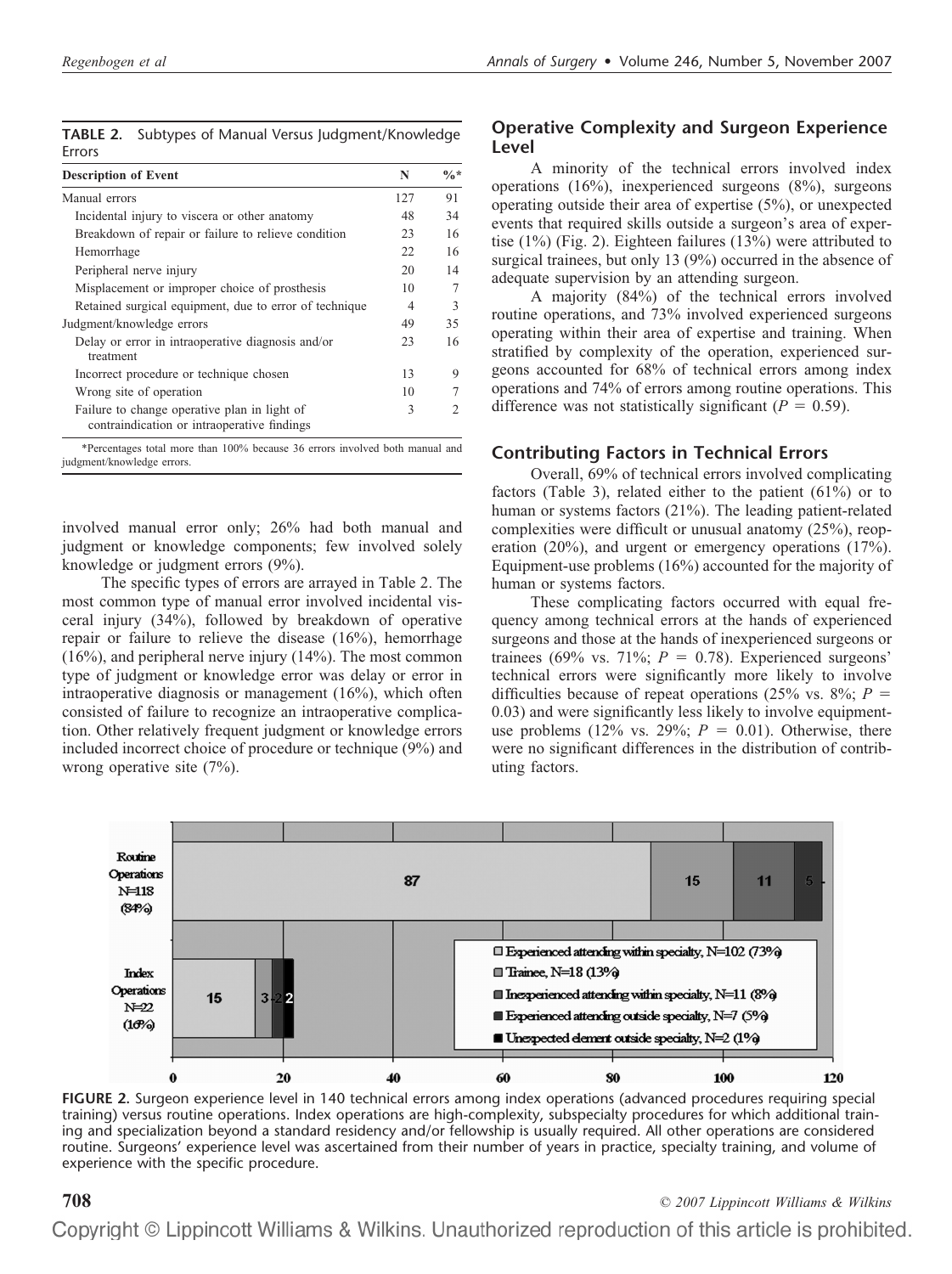| <b>Contributing Factor</b>                         | Total $N = 140$ ,<br>N(%) | <b>Experienced Surgeons</b><br>$N = 102$ , N $(\% )$ | Others* $N = 38$ ,<br>N(% | $P^{\dagger}$ |
|----------------------------------------------------|---------------------------|------------------------------------------------------|---------------------------|---------------|
| Patient-related complexity                         | 85 (61)                   | 64(63)                                               | 21(55)                    | 0.42          |
| Difficult or unusual anatomy or operative findings | 35(25)                    | 24(24)                                               | 11 (29)                   | 0.51          |
| Reoperation                                        | 28(20)                    | 25(25)                                               | 3(8)                      | 0.03          |
| Urgent/emergency operation                         | 24(17)                    | 15(15)                                               | 9(24)                     | 0.21          |
| Medical comorbidity                                | 8 (6)                     | 8(8)                                                 | 0(0)                      | 0.08          |
| Human/systems factors                              | 29(21)                    | 16(16)                                               | 13 (34)                   | 0.02          |
| Equipment-use problems                             | 23(16)                    | 12(12)                                               | 11(29)                    | 0.01          |
| Ambiguity of responsibility                        | 6(4)                      | 4(4)                                                 | 2(5)                      | 0.73          |
| Handoff of care                                    | 6(4)                      | 4(4)                                                 | 2(5)                      | 0.73          |
| Any of the above                                   | 97 (69)                   | 70 (69)                                              | 27(71)                    | 0.78          |

| Contributing Factors in Technical Errors<br>TABLE 3. |  |  |
|------------------------------------------------------|--|--|
|------------------------------------------------------|--|--|

Data are presented as frequencies and column percentages.

\*Includes residents, fellows, inexperienced surgeons, and surgeons operating outside their area of expertise.

 $\sqrt[+]{\chi^2}$  test.

#### **Interrater Reliability Measures**

The kappa statistics measuring interrater reliability of the secondary reviewers' judgments on contributing factors ranged from 0.69 to 0.98, indicating very good to excellent overall agreement.46

#### **DISCUSSION**

Focusing on technical errors discovered in surgical malpractice claims, we have identified important underlying patterns that can inform injury prevention efforts in surgery. Almost three-fourths of technical errors in this study involved fully trained and experienced surgeons operating within their area of expertise and 84% occurred in routine operations, for which advanced expertise beyond a standard training program is not required or expected. These errors occurred predominantly in situations complicated by comorbidity, complex anatomy, repeat surgery, or equipment problems.

These findings advance a different set of surgical safety priorities from those suggested by other lines of health services research in surgery. For example, the volume-outcome relationship demonstrated in large database studies of high-complexity operations<sup>11,13,15,22,48</sup> has been taken to imply that poor outcomes are primarily the result of inexperience. However, lower-complexity operations are far more common than the advanced procedures for which the strongest volume-outcome relationships have been shown. Accordingly, the overall burden of technical errors in this study sample was heavily concentrated among routine operations. Further, among both routine and index operations in our sample, the surgeons responsible for technical errors were well-experienced in more than two-thirds of the cases. Neither selective referral, $14$  nor regionalization, $12$  nor limitation of privileging<sup>26</sup> for high-complexity operations would be expected to directly address errors in these more common situations.

To have a major initial impact, strategies to reduce patient harm from surgical error must address the most prevalent types of failures. Our findings suggest that significant potential may reside in strategies to improve decisionmaking, operative planning, and team performance for common operations, particularly under high-risk circumstances such as emergencies, reoperation, or patients with unusually difficult anatomy. There is, unfortunately, little evidence to guide interventions in this area, because management of the high-risk surgical patient has received comparatively little attention.<sup>49,50</sup> In obstetrics, recognition of a similar difficulty led to the creation of Maternal-Fetal Medicine, a specialty focused on the management of complicated pregnancy.<sup>51</sup> Surgery could follow suit—perhaps a natural role for the nascent specialty of "acute care surgery"<sup>52</sup>—or could investigate strategies such as peer consultation and collaboration,<sup>53</sup> implementation and standardization of evidence-based perioperative processes of care,<sup>54</sup> team training,<sup>55</sup> and simulation<sup>56,57</sup> for difficult circumstances.

There are several limitations to our study. We cannot determine the relative incidence of the contributing factors only their prevalence within our claims sample—because we lack a denominator (ie, the total quantity of cases from which these claims were derived). Our findings are, however, consistent with a previous study from our group, showing that a majority of surgical adverse events occur among a set of just 15 common operations.2 Patterns of error in malpractice claims could differ from those in a broader sample of surgical adverse events, although we know of no reason why they would. Malpractice claims are known to over-represent severe injuries and younger patients.<sup>36</sup> However, the main causal pathways in the subset of surgical errors that proceed to litigation are unlikely to be systematically different from those in surgical errors that go unlitigated. In addition, the over-representation of teaching hospitals and academic surgeons in our study sample may have led to an underestimate of the role of inexperienced surgeons in technical errors as a whole, and an overestimate of the prevalence of index operations.

Nevertheless, there are several reasons to think that the errors identified in malpractice claims are of particular concern. First, to prevent the largest number of injuries, we must address the most prevalent contributors to harmful technical errors, not necessarily the operations with the highest error rates. Second, cases identified from malpractice claims typically involve serious injury<sup>9,35,37</sup> $-16\%$  of errors in this study

#### *© 2007 Lippincott Williams & Wilkins* **709**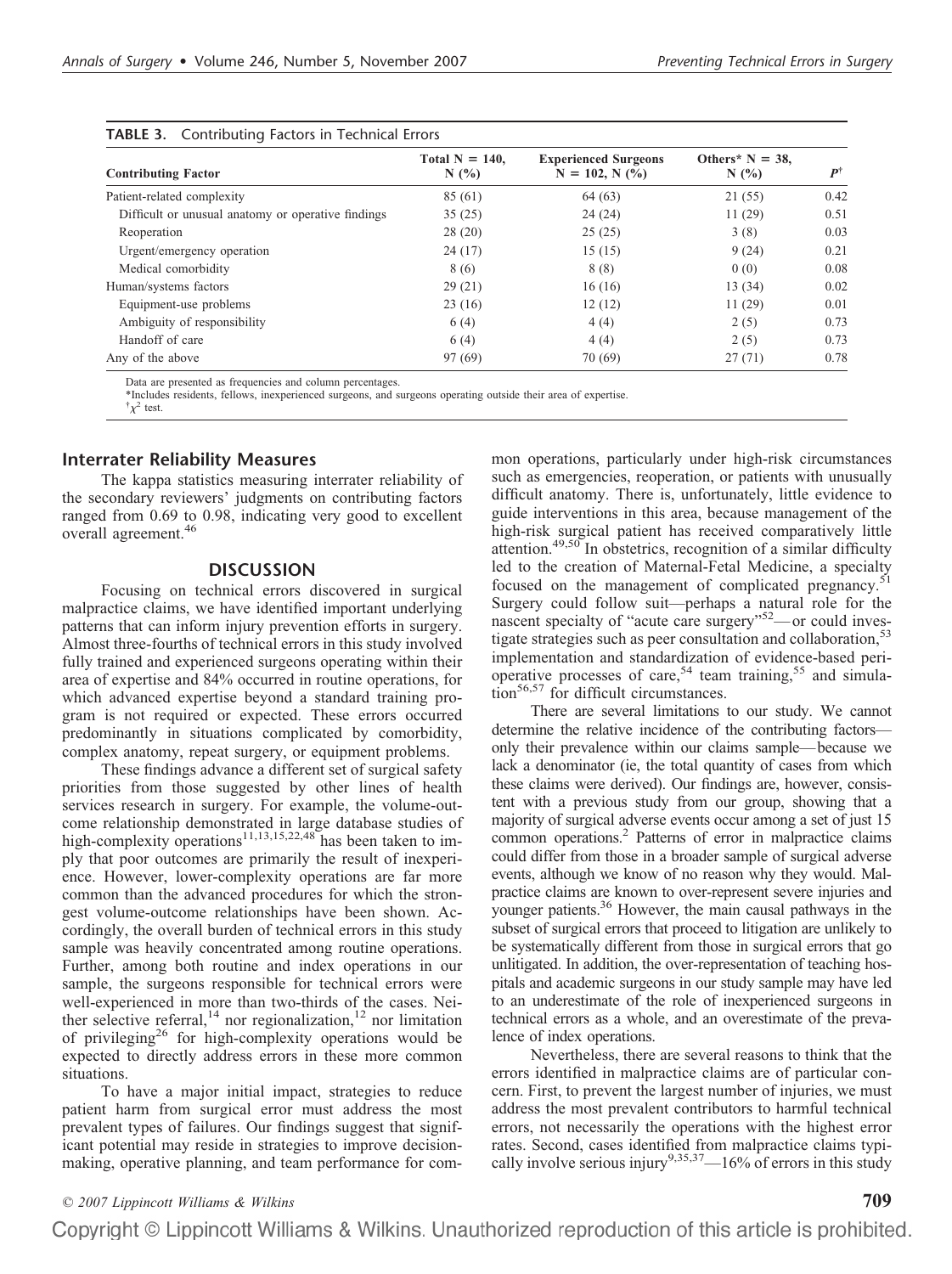(as well as 23% of the total sample from which they were drawn<sup>9</sup>), resulted in death, and an additional 49% caused permanent disability—precisely the cases we most want to prevent. Third, because large malpractice insurers cover thousands of physicians and reflect upon the care provided to hundreds of thousands of patients, they represent a powerful catchment point for information on errors. This highly enriched source of technical errors would be extremely difficult to accrue by any other means. Finally, by drawing together documentation from both formal legal documents, such as depositions and interrogatories, and confidential internal investigations, claim files present a substantially richer body of information about the antecedents of medical injury than the medical record alone.<sup>37</sup>

In summary, we have used surgical malpractice claims data to inform priorities for improving surgical safety. We find that technical errors resulting in serious injury to surgical patients occur most often in routine operations conducted by experienced surgeons, but with complex patients and/or circumstances. Volume- or experience-based restrictions on privileging for high-complexity operations, expanded training for young surgeons, and limitations on the practice of surgical residents each address only a minority of the errors we observed. Although these interventions may have broad effect in combination, our data suggest that to prevent the largest number of injuries and make greatest improvements in surgical safety, further research should focus on designing targeted interventions to improve decision-making and performance in routine operations for high-risk patients and circumstances.

#### **ACKNOWLEDGMENTS**

*The authors thank the investigators and insurers responsible for the Malpractice Insurers' Medical Error Prevention Study (MIMEPS).*

#### **REFERENCES**

- 1. Leape LL, Brennan TA, Laird N, et al. The nature of adverse events in hospitalized patients. Results of the Harvard Medical Practice Study II. *N Engl J Med*. 1991;324:377–384.
- 2. Gawande AA, Thomas EJ, Zinner MJ, et al. The incidence and nature of surgical adverse events in Colorado and Utah in 1992. *Surgery*. 1999; 126:66–75.
- 3. Gawande AA, Zinner MJ, Studdert DM, et al. Analysis of errors reported by surgeons at three teaching hospitals. *Surgery*. 2003;133: 614–621.
- 4. Etchells E, O'Neill C, Bernstein M. Patient safety in surgery: error detection and prevention. *World J Surg*. 2003;27:936–941; discussion 941–942.
- 5. Vincent C, Moorthy K, Sarker SK, et al. Systems approaches to surgical quality and safety: from concept to measurement. *Ann Surg*. 2004;239: 475–482.
- 6. Kohn L, Corrigan J, Donaldson M. *To Err Is Human: Building a Safer Health System*. Washington, DC: National Academy Press; 2000.
- 7. Vincent C. *Patient Safety*. Edinburgh: Churchill-Livingstone; 2006.
- 8. Shojania KG, Duncan BW, McDonald KM, et al. Making health care safer: a critical analysis of patient safety practices. *Evid Rep Technol Assess* (*Summ*). 2001;43(i–x):1–668.
- 9. Rogers SO Jr, Gawande AA, Kwaan M, et al. Analysis of surgical errors in closed malpractice claims at 4 liability insurers. *Surgery*. 2006;140: 25–33.
- 10. Ruby ST, Robinson D, Lynch JT, et al. Outcome analysis of carotid

endarterectomy in Connecticut: the impact of volume and specialty. *Ann Vasc Surg*. 1996;10:22–26.

- 11. Porter GA, Soskolne CL, Yakimets WW, et al. Surgeon-related factors and outcome in rectal cancer. *Ann Surg*. 1998;227:157–167.
- 12. Luft HS, Bunker JP, Enthoven AC. Should operations be regionalized? The empirical relation between surgical volume and mortality. *N Engl J Med*. 1979;301:1364–1369.
- 13. Birkmeyer JD, Siewers AE, Finlayson EV, et al. Hospital volume and surgical mortality in the United States. *N Engl J Med*. 2002;346:1128–1137.
- 14. Begg CB, Cramer LD, Hoskins WJ, et al. Impact of hospital volume on operative mortality for major cancer surgery. *JAMA*. 1998;280:1747–1751.
- 15. Halm EA, Lee C, Chassin MR. Is volume related to outcome in health care? A systematic review and methodologic critique of the literature. *Ann Intern Med*. 2002;137:511–520.
- 15a.Greenberg CC, Regenbogen SE, Studdert DM, et al. Patterns of communication breakdowns resulting in injury to surgical patients. *J Am Coll Surg*. 2007;204:533–540.
- 16. Lingard L, Espin S, Whyte S, et al. Communication failures in the operating room: an observational classification of recurrent types and effects. *Qual Saf Health Care*. 2004;13:330–334.
- 17. Helmreich R, Davies J. Team performance in the operating room. In: Bogner M, ed. *Human Error in Medicine*. Hillside, NJ: Erlbaum; 1994:225–253.
- 18. Awad SS, Fagan SP, Bellows C, et al. Bridging the communication gap in the operating room with medical team training. *Am J Surg*. 2005;190: 770–774.
- 19. Gaba DM, Howard SK. Patient safety: fatigue among clinicians and the safety of patients. *N Engl J Med*. 2002;347:1249–1255.
- 20. Wilkiemeyer M, Pappas TN, Giobbie-Hurder A, et al. Does resident post graduate year influence the outcomes of inguinal hernia repair? *Ann Surg*. 2005;241:879–882; discussion 882–884.
- 21. Harmon JW, Tang DG, Gordon TA, et al. Hospital volume can serve as a surrogate for surgeon volume for achieving excellent outcomes in colorectal resection. *Ann Surg*. 1999;230:404–411; discussion 411–413.
- 22. Birkmeyer JD, Stukel TA, Siewers AE, et al. Surgeon volume and operative mortality in the United States. *N Engl J Med*. 2003;349:2117– 2127.
- 23. Sosa JA, Bowman HM, Tielsch JM, et al. The importance of surgeon experience for clinical and economic outcomes from thyroidectomy. *Ann Surg*. 1998;228:320–330.
- 24. Hannan EL, Radzyner M, Rubin D, et al. The influence of hospital and surgeon volume on in-hospital mortality for colectomy, gastrectomy, and lung lobectomy in patients with cancer. *Surgery*. 2002;131:6–15.
- 25. Flum DR, Dellinger EP. Impact of gastric bypass operation on survival: a population-based analysis. *J Am Coll Surg*. 2004;199:543–551.
- 26. Prystowsky JB. Are young surgeons competent to perform alimentary tract surgery? *Arch Surg*. 2005;140:495–500; discussion 500–502.
- 27. Aust JB, Henderson W, Khuri S, et al. The impact of operative complexity on patient risk factors. *Ann Surg*. 2005;241:1024–1027; discussion 1027–1028.
- 28. Daley J, Khuri SF, Henderson W, et al. Risk adjustment of the postoperative morbidity rate for the comparative assessment of the quality of surgical care: results of the National Veterans Affairs Surgical Risk Study. *J Am Coll Surg*. 1997;185:328–340.
- 29. Best WR, Khuri SF, Phelan M, et al. Identifying patient preoperative risk factors and postoperative adverse events in administrative databases: results from the Department of Veterans Affairs National Surgical Quality Improvement Program. *J Am Coll Surg*. 2002;194:257–266.
- 30. Romano PS, Chan BK, Schembri ME, et al. Can administrative data be used to compare postoperative complication rates across hospitals? *Med Care*. 2002;40:856–867.
- 31. Christian CK, Gustafson ML, Roth EM, et al. A prospective study of patient safety in the operating room. *Surgery*. 2006;139:159–173.
- 32. Greenberg CC, Roth EM, Sheridan TB, et al. Making the operating room of the future safer. *Am Surg*. 2006;72:1102–1108; discussion 1126–1148.
- 33. Bagian JP, Gosbee J, Lee CZ, et al. The Veterans Affairs root cause analysis system in action. *Jt Comm J Qual Improv*. 2002;28:531–545.
- 34. Cheney FW. The American Society of Anesthesiologists Closed Claims Project: what have we learned, how has it affected practice, and how will it affect practice in the future? *Anesthesiology*. 1999;91:552–556.
- 35. Brennan TA, Sox CM, Burstin HR. Relation between negligent adverse

# **710** *© 2007 Lippincott Williams & Wilkins*